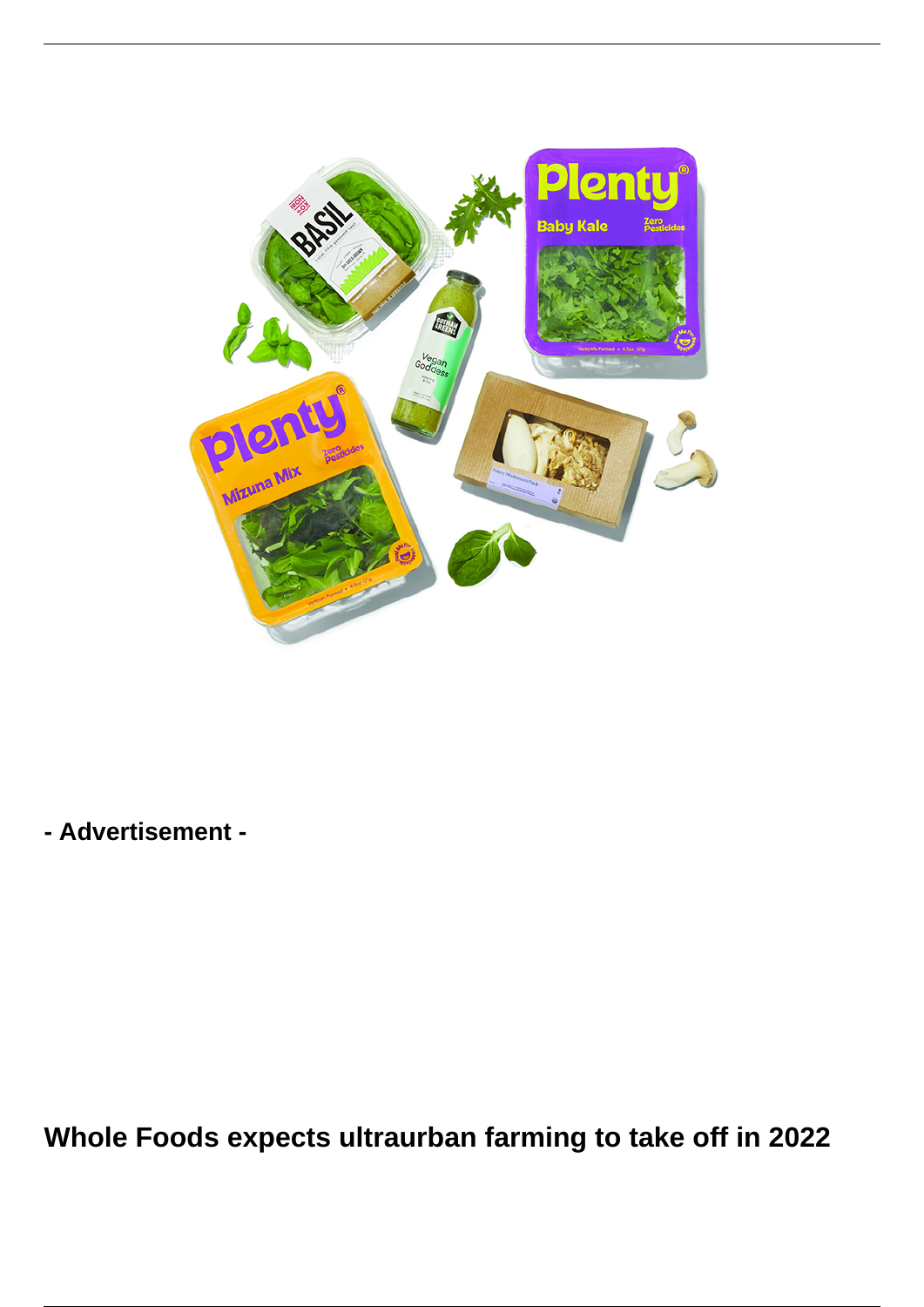Whole Foods Market global buyers and experts unveiled their top 10 anticipated food trends for 2022 in the retailer's seventh-annual Trends predictions. Ultraurban farming, buzz-less spirits, yuzu, Reducetarianism and functional beverages made with prebiotics and botanicals are among the food influences expected to rise in popularity in the next year.

Each year, a Trends Council of more than 50 Whole Foods Market team members, including local foragers, regional and global buyers, and culinary experts compile trend predictions based on decades of experience and expertise in product sourcing and studying consumer preferences, as well as in-depth workshopping with emerging and existing brands.

In 2013, the company opened a Whole Foods Market store in Brooklyn with a Gotham Greens greenhouse on top, providing fresh and sustainably grown herbs and salad greens in greenhouse systems using sunlight and 100 percent renewable electricity. Since then, innovation in indoor farming has ballooned, from hydroponics and aquaponics to mushrooms grown above our grocery aisles — and even fresh produce grown by robots. Producers are finding new, boundary-pushing ways to grow hyper-local crops and maximize efficiency.

"Last year, we saw tremendous pandemic-related shifts in grocery buying habits as the world adjusted to spending more time at home. As the food industry slowly adjusts to a new normal, we expect to see consumers prioritize food and drink products that deliver additional benefits — like functional sodas and tonics — and products that support their sense of well-being, like urban garden greens and products grown with farming processes that help address soil health," said Sonya Gafsi Oblisk, chief marketing officer at Whole Foods Market. "We look forward to watching these trends take form in grocery aisles and on our plates in 2022."

While Whole Foods Market's predictions for 2021 — including upcycled foods, boozy kombucha and the up-leveled pantry staples — continue to evolve, the 2022 Trends represent the future of food and beverages.

Whole Foods Market's top 10 food trend predictions for 2022 also include Yuzu, reducetarianism

**Yuzu** — a lesser-known citrus mainly cultivated in Japan, Korea and China — is taking the culinary world by storm. Tart and sour, this tangerine-sized fruit is popping up in vinaigrettes, hard seltzers, mayos and more. In the restaurant scene, chefs are using its lime-lemon-grapefruit flavor to accent their soups, veggies, noodles and fish. Get ready to see this fruit shine in 2022 — both on and off the grocery aisles.

Are you a plant-curious eater who isn't ready to give up meat entirely? Try **reducetarianism** reducing consumption of meat, dairy and eggs without cutting them out completely. When animal products are on the menu, reducetarians make them count, opting for premium grass-fed meat and pasture-raised eggs.

**Hibiscus** has a long and delicious history in the world of teas, and customers have historically kept it in their rotations for its vitamin C content. Now, producers are harnessing its sweet, tart flavor in the form of fruit spreads, yogurts and beyond. Of course, beverage makers are keeping up, leaning on